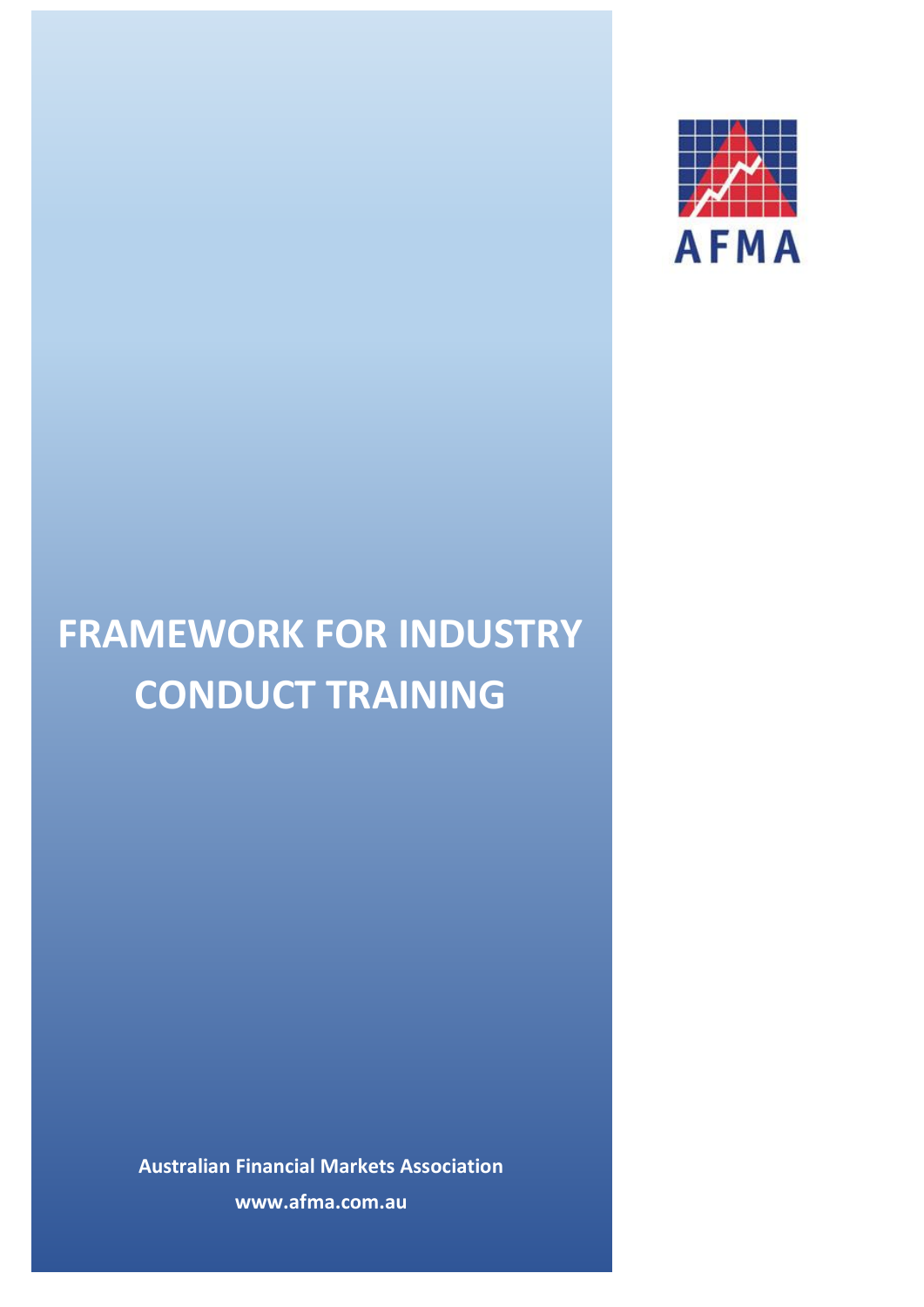## **Framework for Industry Conduct Training**

*Version 1.0 November 2020*

## **Australian Financial Markets Association**

**Enquiries**

Telephone: + 61 2 9776 7900

Email[: info@afma.com.au](mailto:info@afma.com.au)

GPO Box 3655 Sydney NSW 2001

*Copyright in this publication is owned by the Australian Financial Markets Association.*

*This publication is distributed on the condition and understanding that AFMA is not engaged in providing any legal, accounting or other professional advice or services.*

*Members and any other organisation or individual following the Guidelines should satisfy themselves as to applicability to their specific circumstances. AFMA expressly disclaims liability for the consequences of any action or inaction taken as a result of following these Guidelines*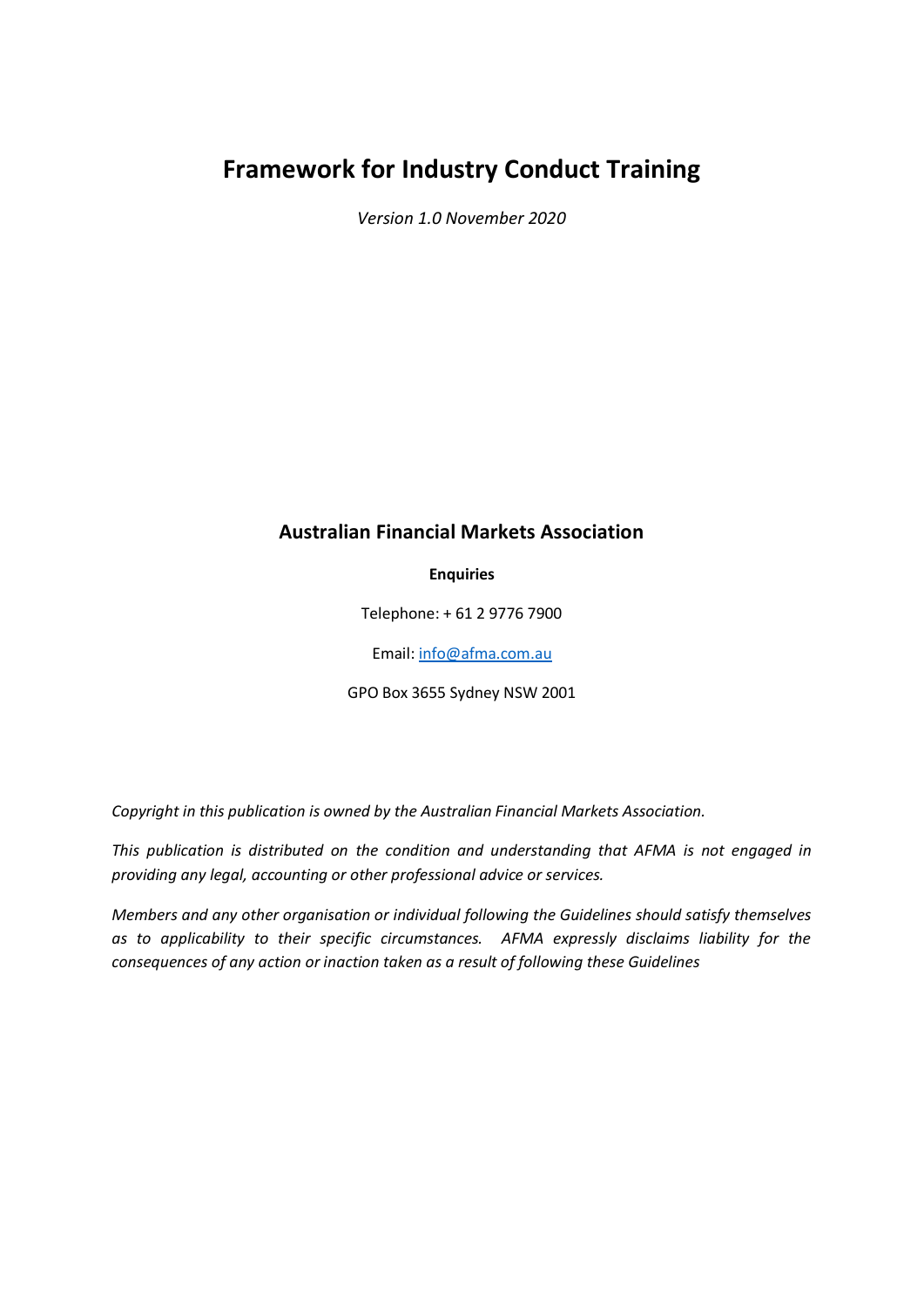

# **Professionalism Practice Guide** PG 01 - FRAMEWORK FOR INDUSTRY CONDUCT TRAINING

## 1. Purpose of this Practice Guide

The objective of this Practice Guide is to assist participants in Australia's wholesale banking and financial markets to enhance the professionalism of staff through designing and implementing effective conduct employee training programs. AFMA members are encouraged to consider the Guide.

## 1.1. Scope

The information in this Guide applies to industry participant firms and covers conduct training for their employees involved in wholesale banking and financial markets business, including in the creation, execution or post trade handling of transactions. The guidance should be considered in with the context of the scale and complexity of the firm's business.

This Guide sets out the principles that underpin an effective training program for employees in relation to conduct. The Guide does not directly address the other factors that are relevant to the conduct of a financial markets business in a professional manner (e.g. incentive structures to support professional behaviours).

## 1.2. Cultivating professionalism in the organisation through its employees

Government and other stakeholders are focussed on the professionalism of those working in financial markets. Professionalism is considered the key to building successful businesses based on public trust and confidence in the fairness and efficiency of financial markets.

Two critical requirements for professionalism in an employee are:

- **1.** *Proficient application of the specialised technical knowledge and skills required to effectively undertake the responsibilities of their job (for example, how to price a bond, use a trading system and knowledge of market regulation); and*
- **2.** *Knowledge of the values and operating policies of their employer, the relevant industry standards/norms and the applicable law and the ability to make the judgments necessary to perform their job responsibilities in accordance with them.*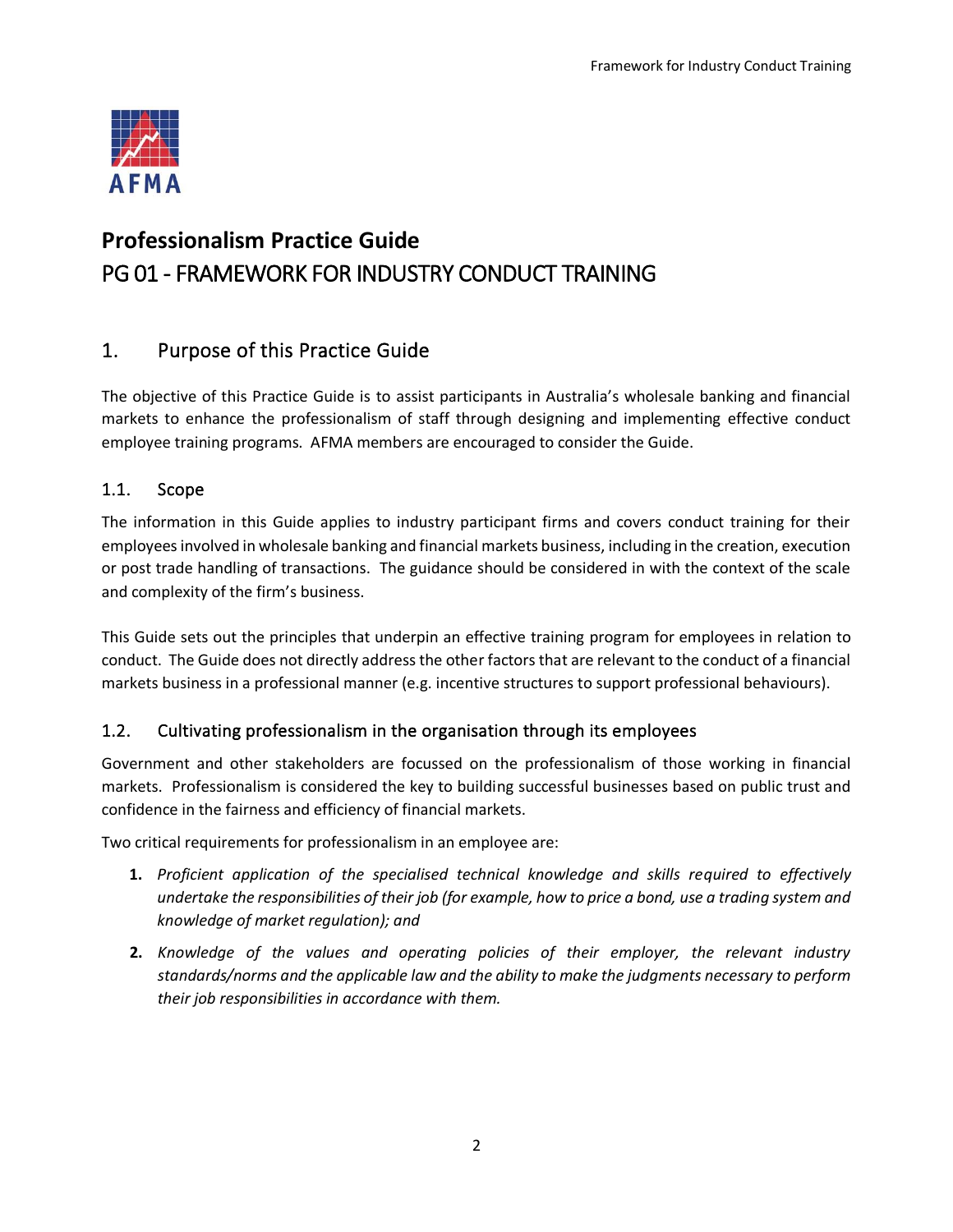Professionalism requires attention to both the above critical requirements and, in this context, the integration of conduct-related issues into the delivery of all employee training may in many instances provide efficient and effective learning outcomes for employees. $1$ 

#### 1.3. What is conduct training?

Conduct training is training in ethics and compliance-related topics that is designed to minimise the risk for an organisation of becoming involved in practices that contravene laws, industry standards and organisational values. Hence, the purpose of conduct training is to influence and guide the behaviour of staff.

Research has identified a four-step process that determines whether an individual will act responsibly in a given ethical or compliance dilemma situation. The four steps are:

- **1. Becoming aware of the ethical or compliance implications of a given situation**
- **2. Making the ethical or compliance judgement**
- **3. Developing intent to respond responsibly to the ethical or compliance dilemma**
- **4. Engaging in ethical and compliant behaviour.**

Findings from behavioural research suggest that it is unsafe to assume that individuals will adopt responsible behaviour based solely on having acquired knowledge of regulatory requirements and ethical issues. Instead, training must also strengthen individuals' ethics and compliance judgement and intention if they are to behave responsibly when confronted with an ethical or compliance issue in the workplace.<sup>2</sup>

The market participant should have a clear purpose for any conduct training, and this purpose should be embedded in the learning outcomes. Best practice is to, where possible, assess whether the behavioural learning outcomes of the training course have been achieved. For example, if the learning outcome is to ensure that traders treat confidential information about client orders in compliance with regulatory requirements, then the effectiveness of the training should be assessed using metrics on reporting breaches of requirements protecting the confidentiality of client information.

- *Annex A* provides information on conduct training objectives, methodologies and evaluation. The content is drawn in part from AFMA's experience as developer and trainer for its accreditation business ethics course.
- *Annex B* provides information on topics for conduct training that is pertinent to individuals involved in financial markets, having regard to both the regulatory framework and historical compliance issues.

AFMA Professionalism Practice Guides are not a substitute for official regulation but they may serve as a useful point of reference in the design of related compliance processes.

<sup>1</sup> The FICC Market Standards Board *Statement of Good Practice: Conduct Training* has influenced the approach taken in this Practice Guide in several areas.

<sup>&</sup>lt;sup>2</sup> Christian Hauser, 'From preaching to behavioral change: fostering ethics and compliance learning in the workplace', *Journal of Business Ethics*, 162, 835–855 (2020).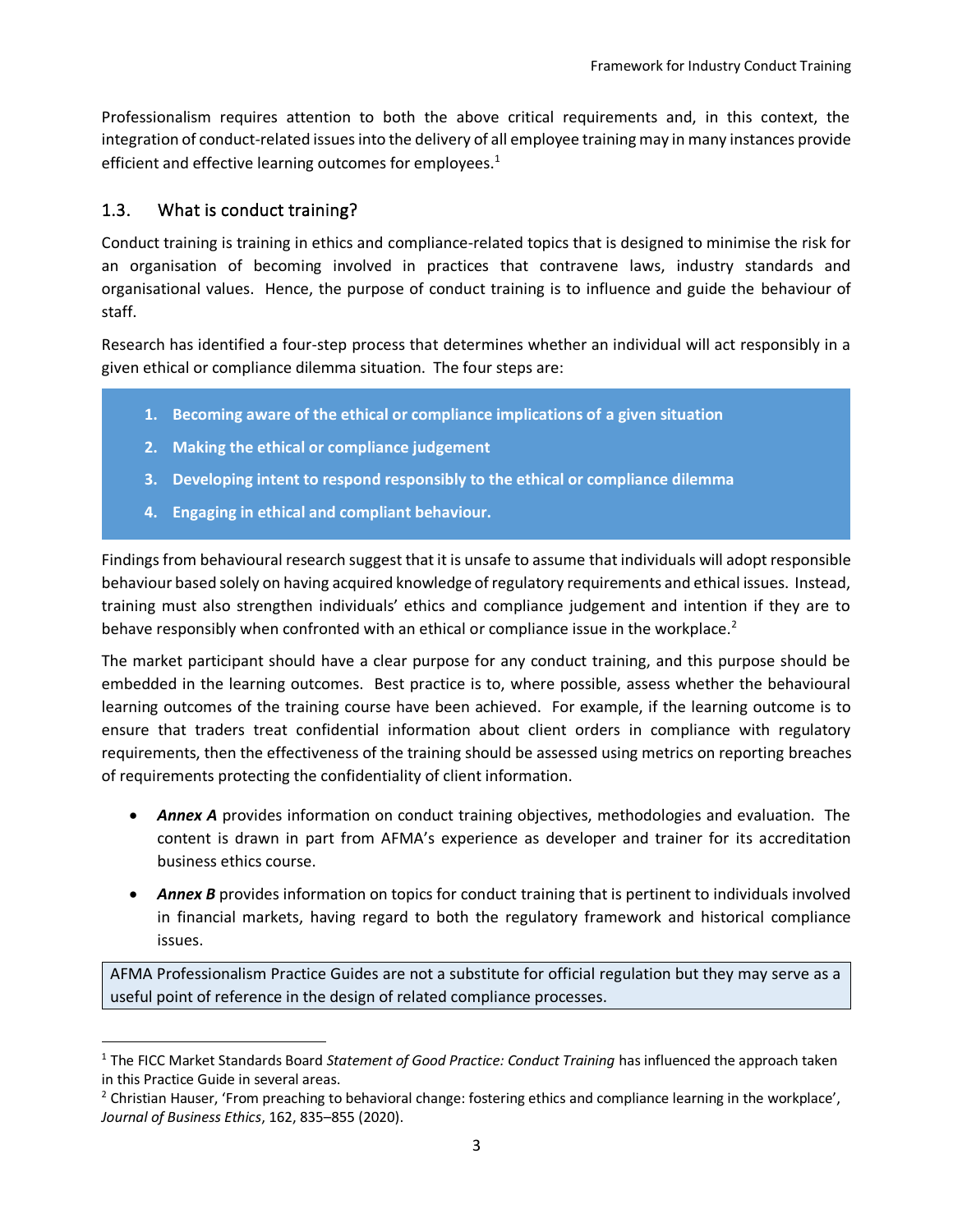## 2. Guidance on Conduct Training

Objectives for a financial institution's conduct training and education of its staff include:

- A **sustainable business model** and **client relationships that support a profitable enterprise**;
- **Employees** who are **proficient in technical knowledge and skills**, and the **ability to make judgments** that exhibit a **commitment to good practice and professionalism**;
- A **business** (and **industry**) that exhibits **strong professionalism attributes**.

#### *Learning Strategy*

- 1. Each financial institution should have a documented Learning Strategy for its employees that, in addition to other matters, gives specific consideration to their conduct education and training needs.
- 2. The Learning Strategy should have an objective to develop and maintain the competencies that will support a professional approach to the conduct of the firm's business in an evolving regulatory and business environment.

#### *Governance*

- 1. The Board of a financial institution has ultimate responsibility for oversight of the management of its resources and associated risks, so the Learning Strategy should be placed within this framework.
- 2. The operational governance arrangements for the Learning Strategy should include provisions for review and updating of the Strategy and allocate responsibility at the leadership level in business divisions for the appropriate prioritisation and resourcing of implementation.
- 3. The manager(s) responsible for implementing the Learning Strategy should have the authority required to ensure it is implemented effectively and clearly allocate ownership of critical tasks.
- 4. The stakeholders in the firm, including business lines, compliance, legal and risk management, should have a role in the design and implementation of the learning program.
- 5. Participation in conduct education and training programs should form part of staff 'business as usual' activities and be considered in the ongoing assessment of employees and their manager.<sup>3</sup>

<sup>&</sup>lt;sup>3</sup> For example, employment contracts for new employees and performance assessment for existing staff may contain commitments and key performance indicators, respectively, pertaining to the objectives of the strategy.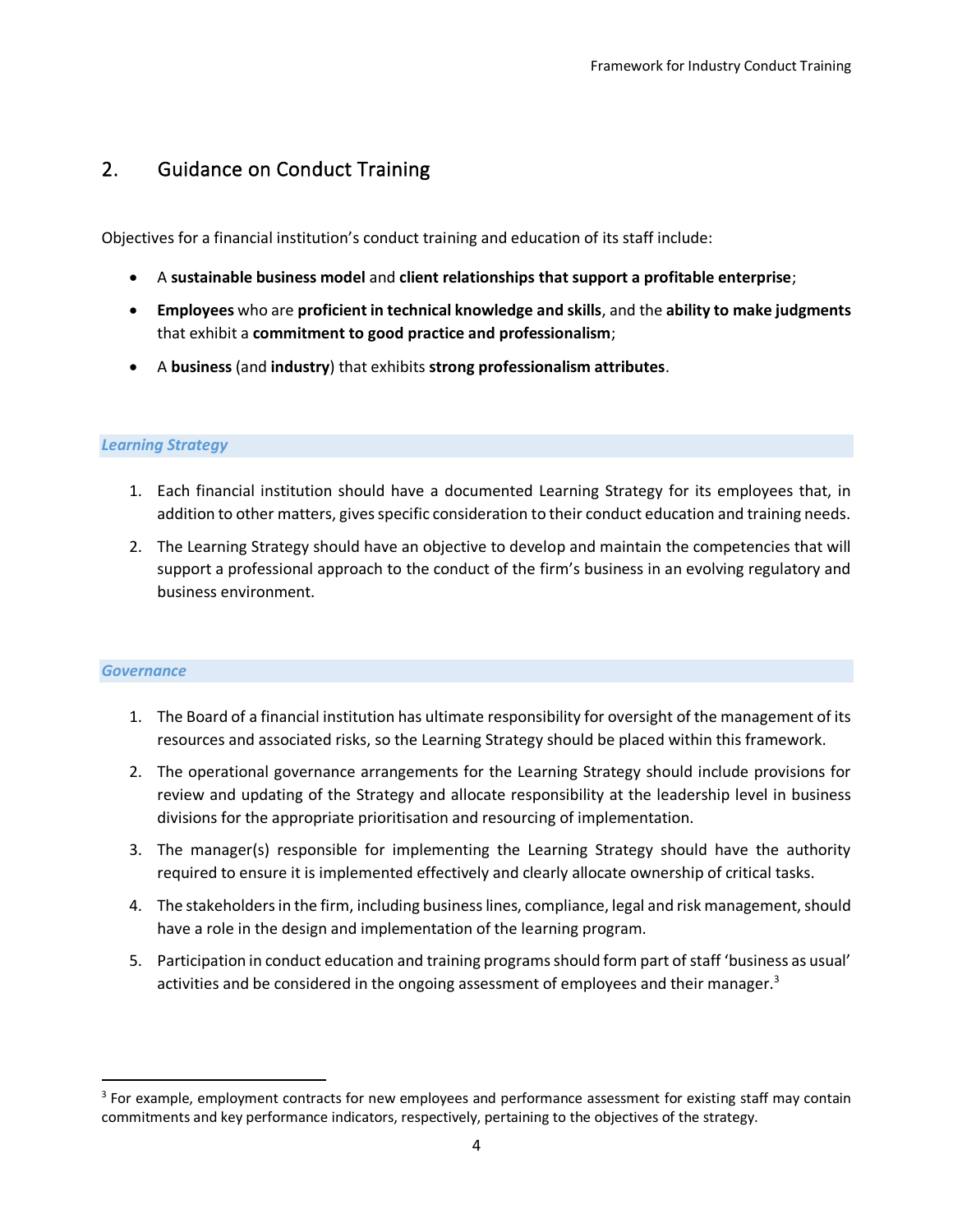#### *Learning Strategy Features*

- 1. The Learning Strategy should deliver a risk-based learning program that is appropriate to the firm, taking account of its business model, product range, geographic presence, scale and complexity.
- 2. The firm's Learning Strategy should incorporate a learning plan or arrangements for each substantial business division or enterprise within its business.
- 3. The Learning Strategy should be designed to enable staff to gain, and then maintain, a working knowledge of the firm's values and a professional approach to the conduct of business.<sup>4</sup>
- 4. The Learning Strategy should confirm individual employee's own independent responsibility and personal motivation, including career progression, to participate in learning programs and support employees through the provision of a firm level framework for conduct training.
- 5. The Learning Strategy should give specific consideration to the firm's regulatory compliance obligations and the mechanisms to meet them.<sup>5</sup>

#### *Delivery*

- 1. The content of a Learning Strategy program should distinguish between different categories of staff positions and reflect the specific character of the conduct risk present in each position. Staff positions that present the most conduct risk should be given the highest priority and attention.
- 2. The Learning Strategy program should take account of the relative business and management experience and responsibilities of employees, as well as relevant prior learning.
- 3. The education process should serve the learning objectives, including by explaining:
	- − The firm's values, codes and policies in a manner that can be reliably acted on by its employees;
	- $-$  The escalation process to deal with uncertainty about the ethical response to an issue.<sup>6</sup>
- 4. The firm's conduct education and training for staff may be conducted internally, or by using an external program, or some combination of both.
- 5. The learning program should build awareness of industry standards pertinent to the firm's business and incorporate information on their content and proper application into the learning process.
- 6. Consideration should be given to the integration of conduct-related issues into the delivery of general employee competency training programs.

<sup>&</sup>lt;sup>4</sup> Annex A provides summary information on training methodologies and evaluation techniques that could be considered.

 $5$  Annex B provides suggested topics for conduct training.

<sup>&</sup>lt;sup>6</sup> For example, face-to-face workshops, use of realistic case studies, experiential learning and other methods required to meet the learning objective.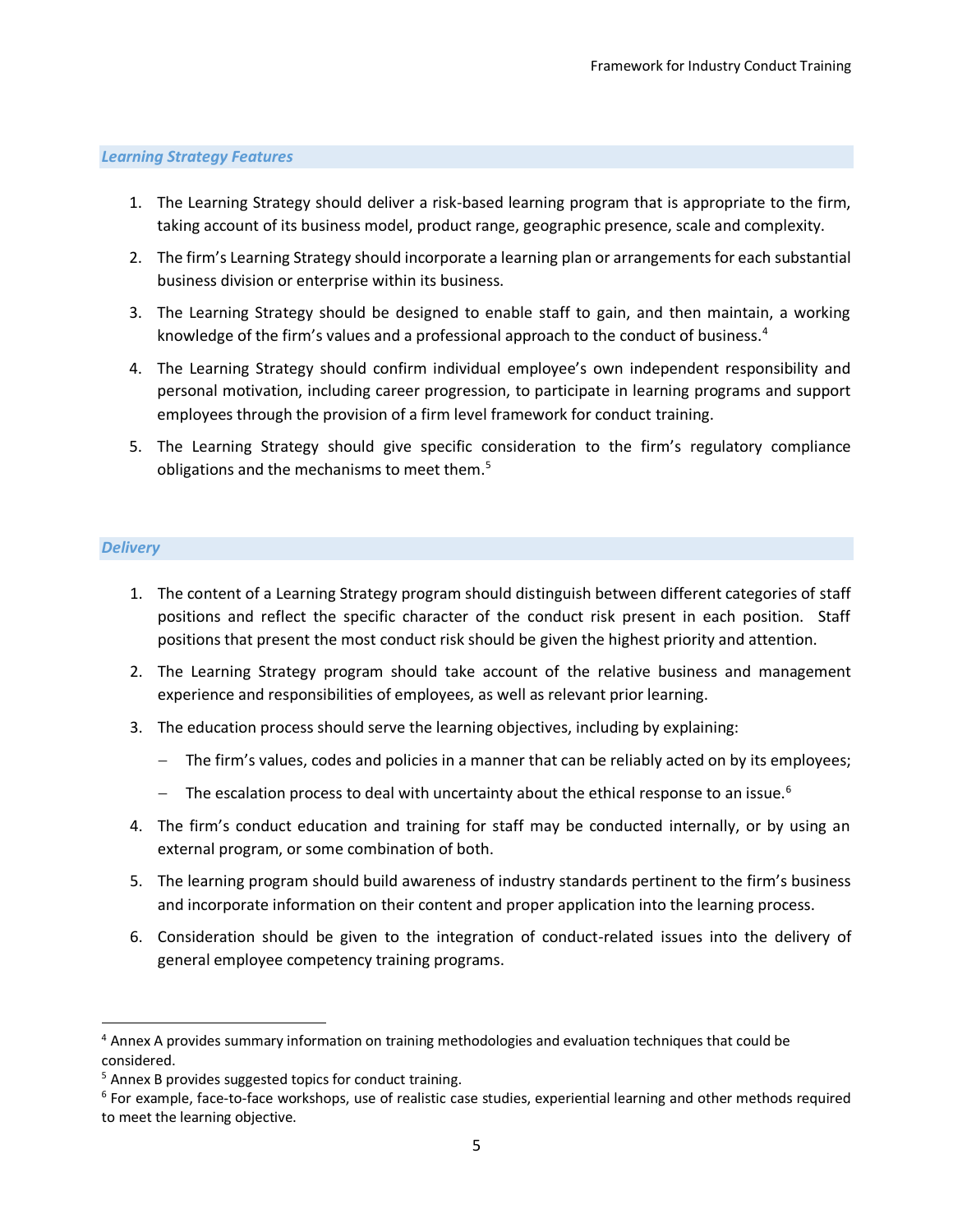7. The firm should consider industry accreditation programs as a means to support staff competency and promote knowledge and observance of industry regulation and conduct standards.

*Review*

- 1. The effectiveness of the Learning Strategy (and its substantive sub-components) should be reviewed periodically to ensure it is being implemented properly, its priorities remain appropriate, areas of improvement are being identified and it is achieving its objectives.
- 2. Firms should develop measures (e.g. by survey, collection of statistics) against which the effectiveness of the Learning Strategy can be assessed by reference to the firm's values and culture, regulatory compliance and professional behaviour.<sup>7</sup>
- 3. In evaluating the effectiveness of the Learning Strategy, particular regard should be given to recent conduct breaches and 'near misses', both as an aid to assessing the current strategy and for potential guidance on how it should be revised.
- 4. The review of the Learning Strategy should identify any performance gaps that may exist and also any potential improvements to its design and means of delivery.

 $<sup>7</sup>$  Evidence should be sought that employees have received suitable conduct training, have understood it, and continue</sup> to understand it on an ongoing basis. For example, one indicator might be consistent application of the firm's policies by employees.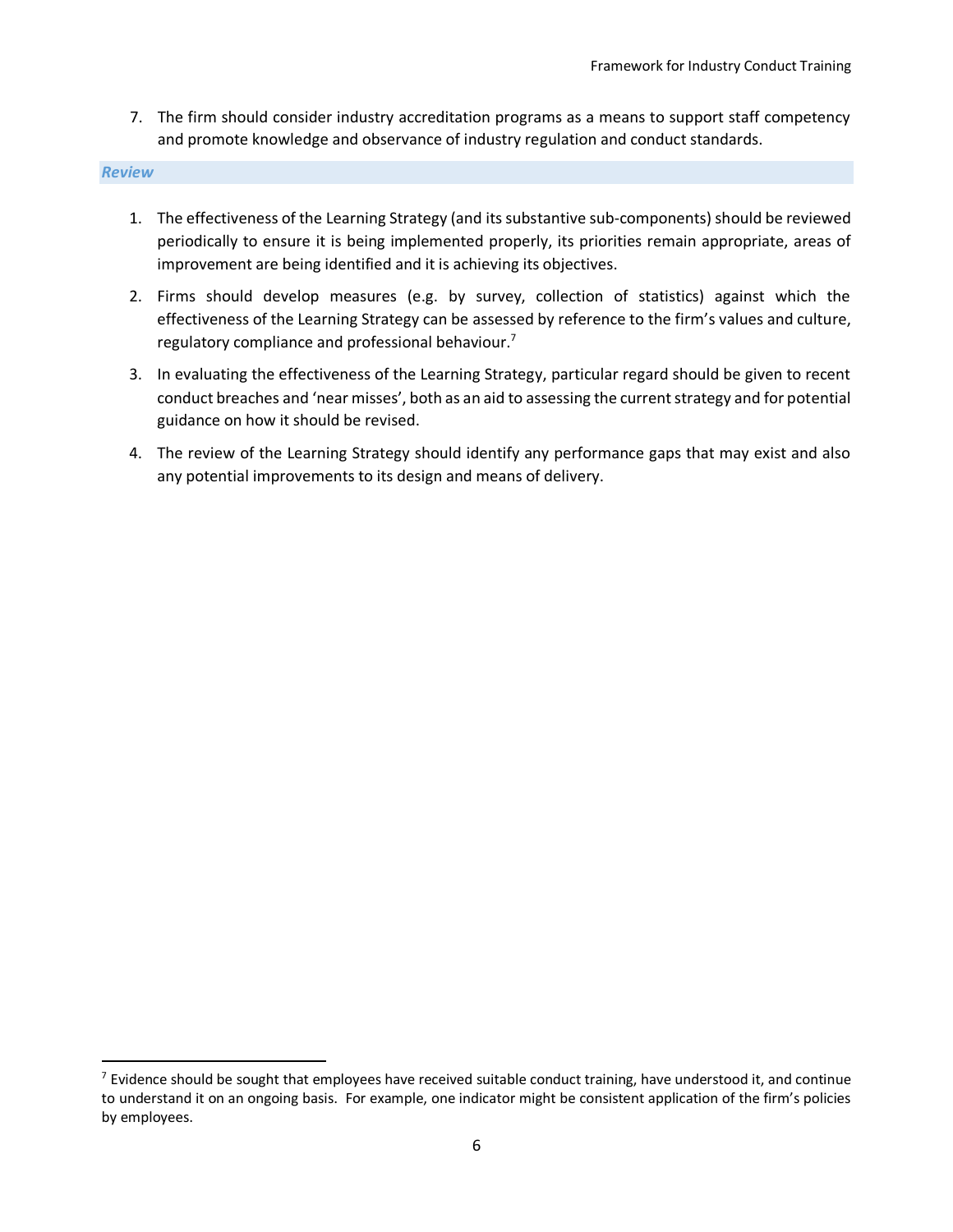## Annex A: Training objectives, methodologies and evaluation

The table below summarises appropriate training methodologies and evaluation techniques for the four categories of training objectives, i.e. awareness, making ethical and compliance judgements, developing intent to respond responsibly to the ethical or compliance dilemma, and engaging in ethical and compliant behaviour. This information is provided for illustrative purposes and it may assist firms in the design and implementation of training programs, and the evaluation of training offered by third party providers.

| <b>Training</b><br>objective     | <b>Awareness</b><br><b>Awareness of ethical and</b><br>compliance norms<br><b>Raising awareness of ethical</b><br>$\bullet$<br>and legal issues staff may be<br>confronted with in day-to-day<br>business operations <sup>1</sup><br><b>Informing staff of regulatory</b><br>$\bullet$<br>requirements, compliance<br>policies and ethical norms<br><b>Inhouse tools and processes</b><br>$\bullet$<br>for dealing with ethical and<br>compliance issues | <b>Judgements</b><br><b>Making ethical and</b><br>compliance judgements<br><b>Fostering ethical and</b><br>$\bullet$<br>compliance judgement<br><b>Using ethical decision-</b><br>$\bullet$<br>making models<br>$\bullet$<br><b>Recognising ethical and</b><br>compliance dilemmas<br><b>Identify and select</b><br>$\bullet$<br>appropriate courses of<br>action<br><b>Consider consequences of</b><br>$\bullet$<br>courses of action | <b>Intentions</b><br>Developing ethics and<br>compliance intentions<br>Create a portfolio of<br>responsible courses of action<br><b>Rehearse to act on</b><br>$\bullet$<br>responsible courses of action<br><b>Reflect critically upon one's</b><br>$\bullet$<br>decision making<br><b>Reflect critically upon the</b><br>$\bullet$<br>impact of decisions on<br>oneself, the organisation<br>and society | <b>Behaviours</b><br><b>Engaging in ethical and</b><br>compliant behaviour<br><b>Act responsibly under</b><br>pressure<br><b>Learn from mistakes</b><br>$\bullet$<br><b>Reflect critically on one's</b><br>behaviour |
|----------------------------------|----------------------------------------------------------------------------------------------------------------------------------------------------------------------------------------------------------------------------------------------------------------------------------------------------------------------------------------------------------------------------------------------------------------------------------------------------------|----------------------------------------------------------------------------------------------------------------------------------------------------------------------------------------------------------------------------------------------------------------------------------------------------------------------------------------------------------------------------------------------------------------------------------------|-----------------------------------------------------------------------------------------------------------------------------------------------------------------------------------------------------------------------------------------------------------------------------------------------------------------------------------------------------------------------------------------------------------|----------------------------------------------------------------------------------------------------------------------------------------------------------------------------------------------------------------------|
| <b>Training</b><br>methodologies | (knowledge<br>Content oriented<br>transfer)<br>Face-to face lecture<br>Online training<br>$\bullet$<br><b>Training videos</b><br>$\bullet$<br><b>Textbooks</b><br>$\bullet$                                                                                                                                                                                                                                                                              | Learning oriented, with the<br>trainer as a guide<br>Group discussions<br>Case study analysis<br>$\bullet$                                                                                                                                                                                                                                                                                                                             | Learning oriented, with the<br>trainer as a guide and coach<br>Role play<br>Computer simulations<br>Developing scripts to deal<br>with dilemmas, both real life<br>and scenario-based                                                                                                                                                                                                                     | <b>Practice</b><br>oriented,<br>with<br>trainer as a coach<br>Individual coaching on<br>particular ethical of<br>compliance related<br>dilemmas employee is<br>confronting in the workplace                          |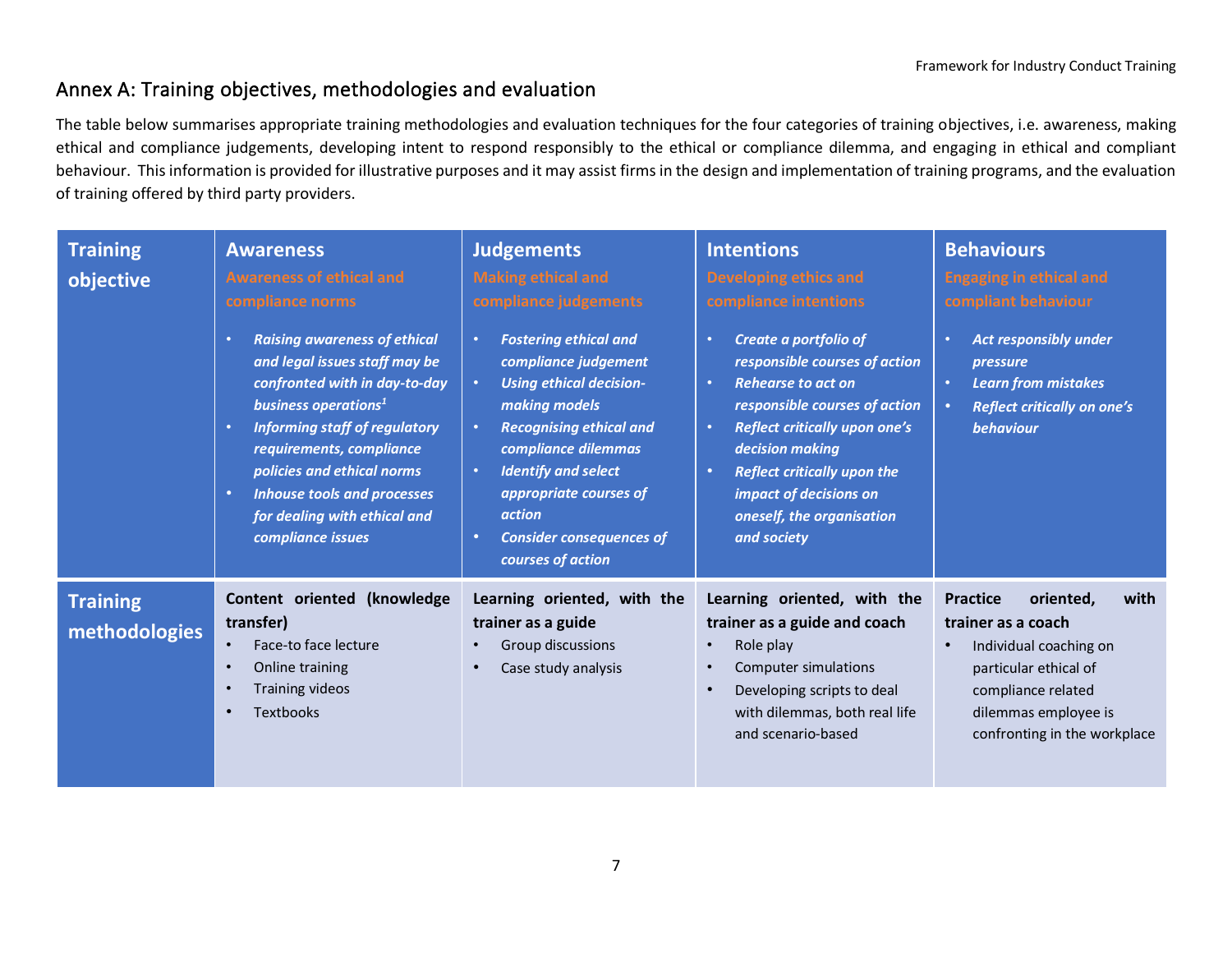|                                                       |                                                                                                                                                                                                                                                                                                                                                                                                                                                                                |                                                                                                                             |                                                                                                         | Framework for Industry Conduct Training                                                 |  |
|-------------------------------------------------------|--------------------------------------------------------------------------------------------------------------------------------------------------------------------------------------------------------------------------------------------------------------------------------------------------------------------------------------------------------------------------------------------------------------------------------------------------------------------------------|-----------------------------------------------------------------------------------------------------------------------------|---------------------------------------------------------------------------------------------------------|-----------------------------------------------------------------------------------------|--|
| <b>Evaluating</b><br><b>training</b><br>effectiveness | Pre and post testing                                                                                                                                                                                                                                                                                                                                                                                                                                                           | Pre and post testing<br>Reporting by staff of ethical<br>or compliance issues<br>Willingness of staff to report<br>bad news | Incidences of<br>illegal/unethical behaviour<br>Willingness of staff to report<br>bad news <sup>2</sup> | Incidences of<br>illegal/unethical behaviour<br>Review of responses to<br>market events |  |
| Comments                                              | <sup>1</sup> Although awareness training is typically delivered across all parts of the organisation, it is important that it is contextualised for the<br>group to whom it is delivered, as staff in different parts of the organisation may have to deal with different ethical and compliance<br>challenges. A focus should be on how to apply regulation and high-level policies on confidentiality, conflicts of interest etc. to the day-<br>to-day activities of staff. |                                                                                                                             |                                                                                                         |                                                                                         |  |

<sup>2</sup>Evaluation should address whether the behavioural learning outcomes for the training have been achieved.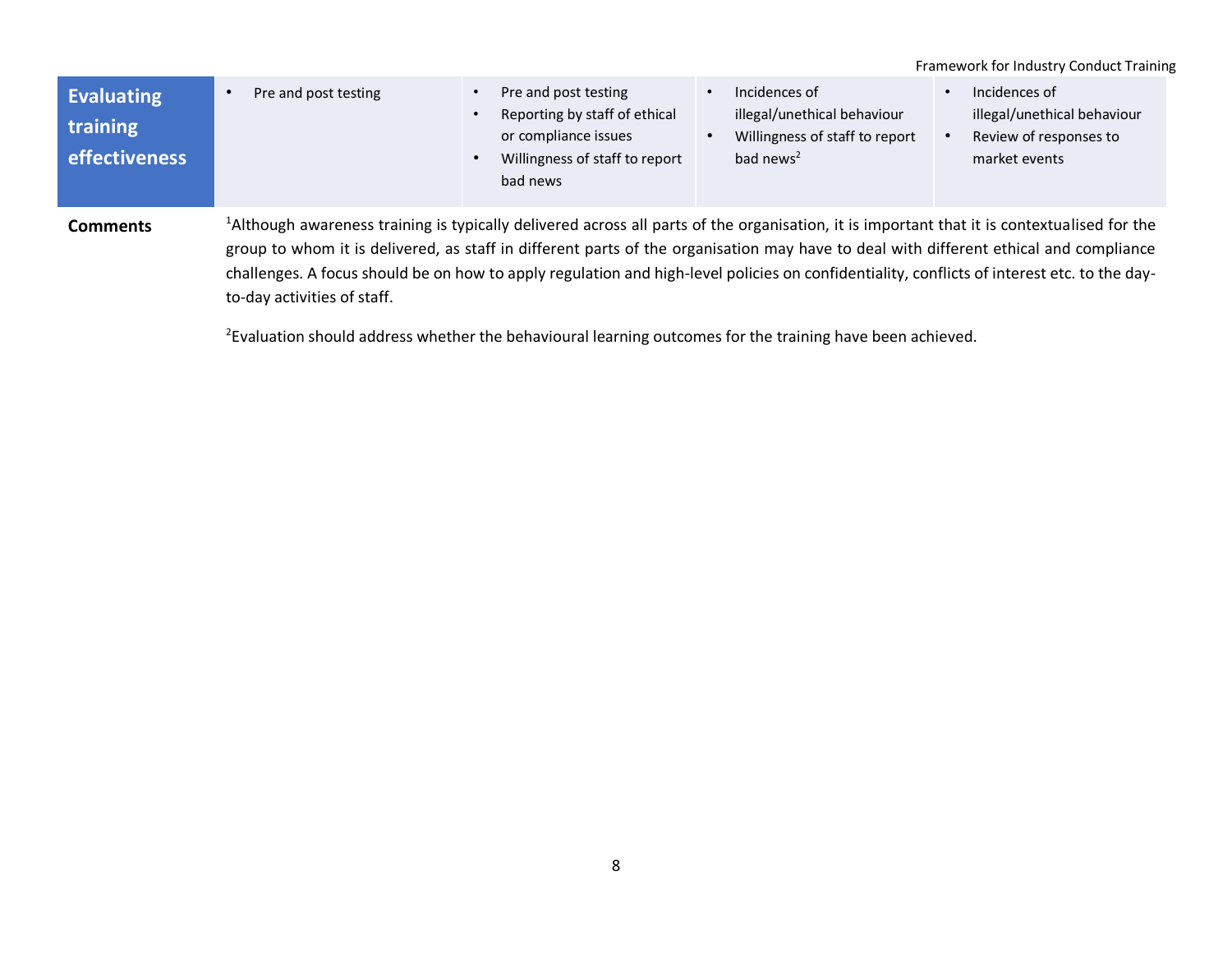## Annex B: Suggested topics for conduct training

This annex lists a selection of possible topics for conduct training – it is not intended to be exhaustive.

When developing conduct training, it is important to bear in mind that if any training is to be effective, it must address specific needs of participants. Needs can be determined in numerous ways, including:

- Asking the participants;
- Asking line managers;
- Asking compliance and risk managers;
- Testing the participants;
- Reviewing AFMA commentary and activities concerning market professionalism; and
- Reviewing regulator commentary and observations on conduct and compliance.

Participants, line managers and other managers can be interviewed or, alternatively, be asked to complete a survey.

Once needs have been determined, then learning outcomes must be written. Learning outcomes should articulate:

- Any changes in behaviour to be accomplished; and
- The knowledge, skills and attitudes necessary in order to achieve the desired behaviours.

#### **Regulatory framework**

Regulatory compliance covers the relevant laws, policies and regulations for financial markets and financial services and protect the reputation of the financial services profession and relevant providers. As much as possible, the training should be contextualised for the specific audience, and focus on how to apply the regulation, industry standards and codes in the workplace.

- **Legislation**:
	- o *Anti-Money Laundering and Counter-Terrorism Financing Act 2006*
	- o *Competition and Consumer Act 2010*
	- o *Corporations Act 2001 -* Section 961 (Best Interest Duty)
	- o *Privacy Act 1988*

#### • **Organisational policies and procedures:**

- o Diversity and inclusion in the workplace
- o Documented risk management systems/processes
- o Information Security Management (Cyber Security)
- o Responsible manager obligations